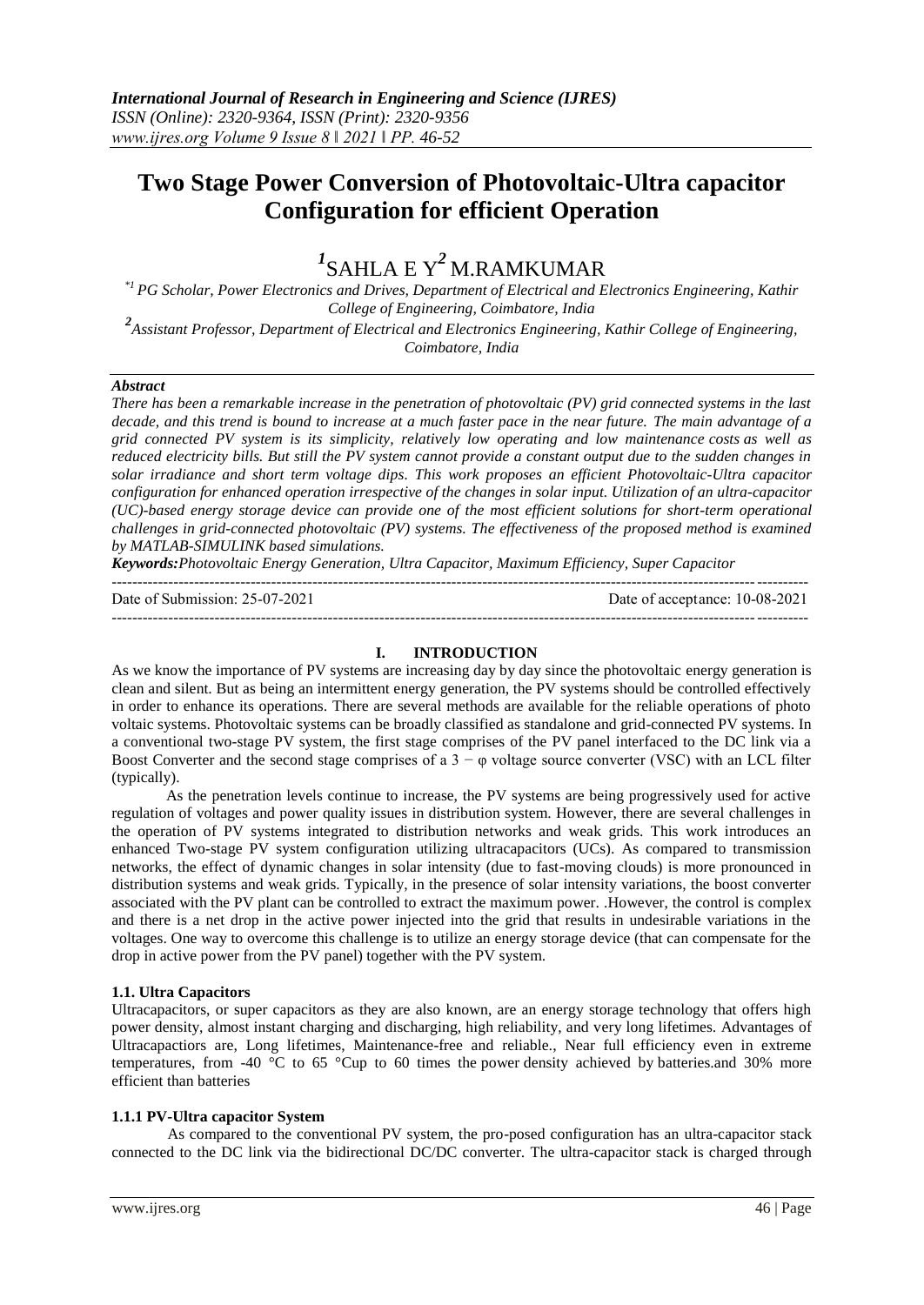the bidirectional DC/DC converter using the power from the PV source, and the same can be discharged in scenarios where additional power is needed.

For operating conditions, such as the presence of low voltages at PCC and sudden changes in solar irradiation (due to fast moving clouds), the energy storage device must be capable of supporting the PV system by providing higher values of power at a very short time (i.e., higher power density . Hence, as compared to PVbattery configuration, a PV-UC configuration (as shown in Fig.1.) is a more efficient solution for handling fast moving clouds and temporary low voltages at the PCC.



Figure 1: Block diagram of proposed Configuration

The steps involved in designing a PV-ULTRACAPACITOR SYSTEM include:

(a) Modeling of the PV system, ,(b) Modeling and control of boost converter (connecting the PV panel to the DC link),(c) Modeling and control of the 3 −  $\varphi$  inverter,(d) Modeling of the ultracapacitor and (e) Modeling and control of the bidirectional DC/DC converter

## **1.2 FRAME WORK OF PV-UC SYSTEM**

The design of this system includes (a) The modeling and multi-mode operation of the ultra capacitor along the associated DC/DC converter, (b) Control of UC based bidirectional DC/DC converter (c) Coordination of the 3 − φ VSC and the bidirectional DC/DC converter (associated with UC) under low voltages and sudden changes in solar irradiance.

## **1.2.1Modeling and Sizing ofUltra capacitor Stack**

An ultra-capacitor can be represented by various equivalent circuit models that capture its terminal behavior (charging, discharging and open circuit) to various levels of accuracy.



Figure 2: Equivalent circuit of Ultra capacitorFigure 3: Bidirectional Dc to DC converter

This model comprises of a simple RC circuit with two resistors. The resistance in parallel to the capacitor is referred to as equivalent parallel resistance (EPR), and one in series is referred to as equivalent series resistance (ESR). The EPR represents the self-discharge phenomena of the ultra-capacitor under no-load operation (idle state). Typically, there is a sudden drop in the voltage at the end of the charging cycle and the sudden rise in the voltage at the end of the discharging cycle due to the ESRF or practical applications, the individual UC cells are usually stacked together (referred to as UC stack) and interface to the DC link via the bidirectional DC/DC converter

## **1.2.2 Bidirectional Dc to DC converter**

The typical configuration of a bidirectional DC/DC converter used to interface the UC stack with the PV-system is shown in Fig.3.1.2. The filter inductor (L) of the bidirectional DC/DC converter is designed based on the maximum allowable current ripple (δi; expressed as a fraction of average current. Depending on the network operating condition and the solar irradiance, the bidirectional DC/DC converter can operate in at most 3 different modes. 1) Mode 1 - Charging cycle: During the charging cycle (SW1 is OFF and SW2 is controlled using pulse width modulation (PWM)), the UC stack gets charged via the DC link, and the converter acts as a buck converter. 2) Mode 2 - Discharging cycle: During the discharge cycle (SW1 is controlled using PWM and SW2 is OFF), the UC stack acts as an additional source with the converter behaving like a boost converter. 3)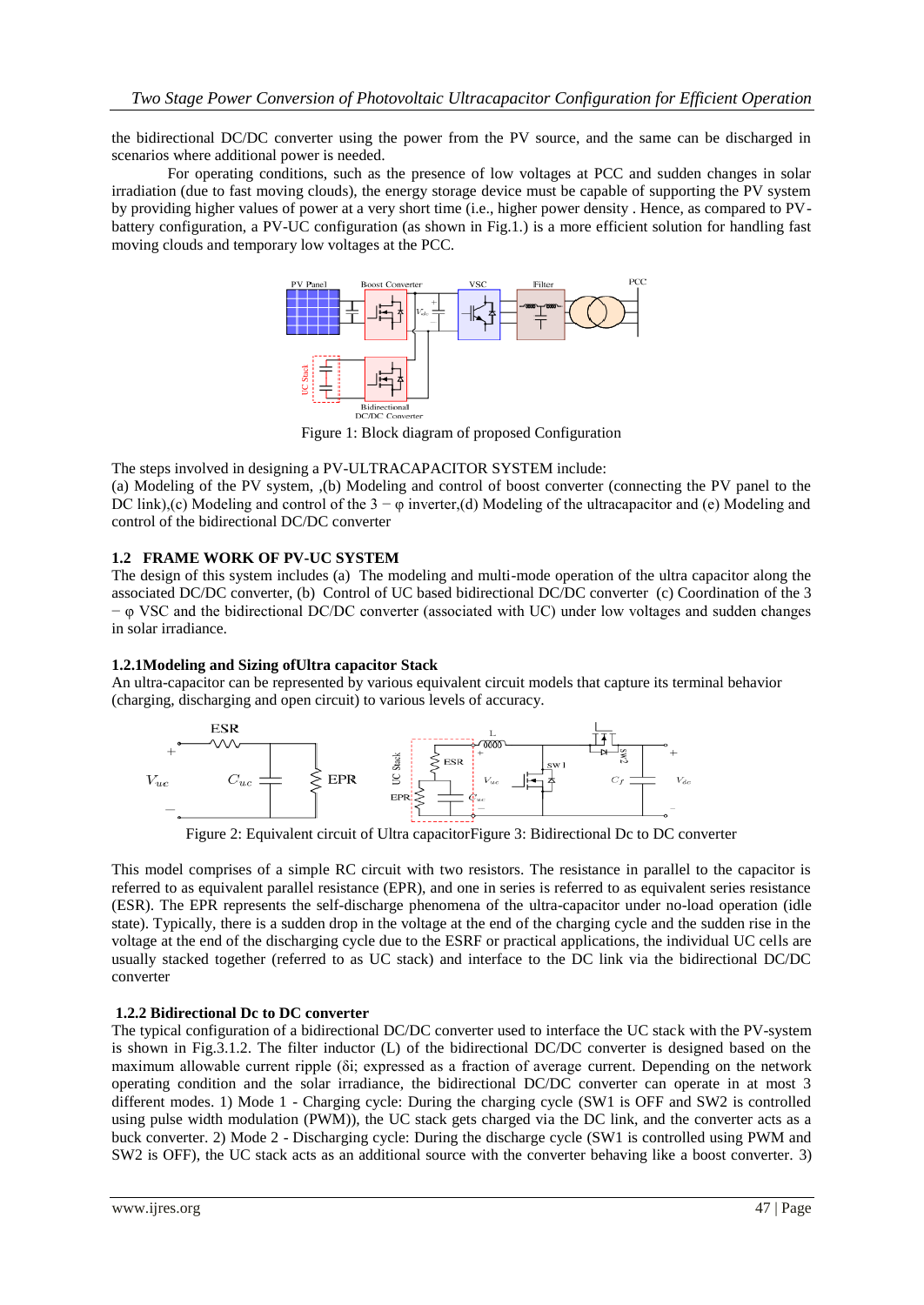Mode 3 - PWM blocking: In this mode, the converter is in Idle state with both the switches (SW1 and SW2) being in OFF state

## **1.2.3 Coordinated control of 3 − φ vs. and uc stack**

An algorithm to coordinate the  $3 - \varphi$  inverter and the UC stack in the presence of low voltages at PCC is presented. Apart from determining the charging (C) and discharging (D) signal, the coordination methodology also determines the reference values to be given as an input to the controller associated with the UC stack.

The reference values to the  $3 - \varphi$  VSC under low voltages are the currents i  $*$  d and i  $*$  q and hence the control architecture comprises of only current control. The controllers employed in current control are the PI controllers, whose tuning depends on the plant transfer function  $(G(s))$ ; which is determined by the filter). Although this work employs an LCL filter, for the purpose of controller design, the parameters of the PI controller can be tuned by assuming that it to be an equivalent inductive filter i.e. Lt = L1 + L2.

#### **1.2.4 Control of Bidirectional Dc/Dc Converter (UC stack)**

æ  $10$ 

There are two conditions at which the ultra-capacitors can work for the photo voltaic system. They are mentioned are when there is a sudden change in the irradiance (such as cloud passage), the output power (*Ppv*) from the PV panel is reduced and in order to keep the DC link voltage at the desired value, the inverter has to process a reduced amount of power (in the absence of UC stack). This temporary reduction in power processed by the inverter (which is the amount of power injected into the grid) is undesirable and can be avoided if the UC stack is controlled to provide the miss- match between the inverter set point (i.e., *Pinv* and *Qinv*) and the power produced by the PV panel. Hence during sudden changes in irradiance, the *D* signal of the UC stack must be toggled high, and the UC stack must be controlled to track the power that is the difference between *Pinv* and *Ppv* **.Presence of low voltages at pcc (LVRT)***.* In the event of low voltage at the PCC, the PV system must stay connected to the grid for a minimum duration of time and must provide some reactive power support. The ride through duration (*Tr*) and reactive support requirements as per in shown in Figure.Where (*vgd*, *vqg*) and (*id*, *iq*) represent the components of grid voltage and grid current (i.e. towards the grid side inductor of LCL \_filter) in rotating reference frame (RRF), respectively.Typically, the *d*axis of the RRF is oriented along the grid voltage using PLL, and as a result, *vgd* D *Vg*, *vqg* D0





Figure 4: MPPT curve

The incremental conductance algorithm detects the slope of the P–V curve, and the MPP is tracked by searching the peak of the P–V curve. This algorithm uses the instantaneous conductance I/V and the incremental conductance dI/dV for MPPT. An MPPT, or maximum power point tracker is an electronic DC to DC converter that optimizes the match between the solar array (PV panels), and the battery bank or utility grid. The incremental conductance algorithm detects the slope of the P–V curve, and the MPP is tracked by searching the peak of the P–V curve. ... In the conventional incremental conductance algorithm, (8) is used to detect the MPP, and the voltage and current of the PV module are measured by the MPPT controller

## **3 SIMULATION**

#### **III. RESULT AND DISCUSSION**

The performance of the proposed approach is analysed using MATLAB simulations. In order to emulate a weak grid scenario, the grid resistance and inductance are chosen as  $0:1\Omega$  and 4:5 mH, respectively. The rest of the system data is chosen as shown in section 5.2.In the case of weak grids, such dips can happen even due to a sudden increase in loads. In the final case study, the performance of the proposed algorithm in the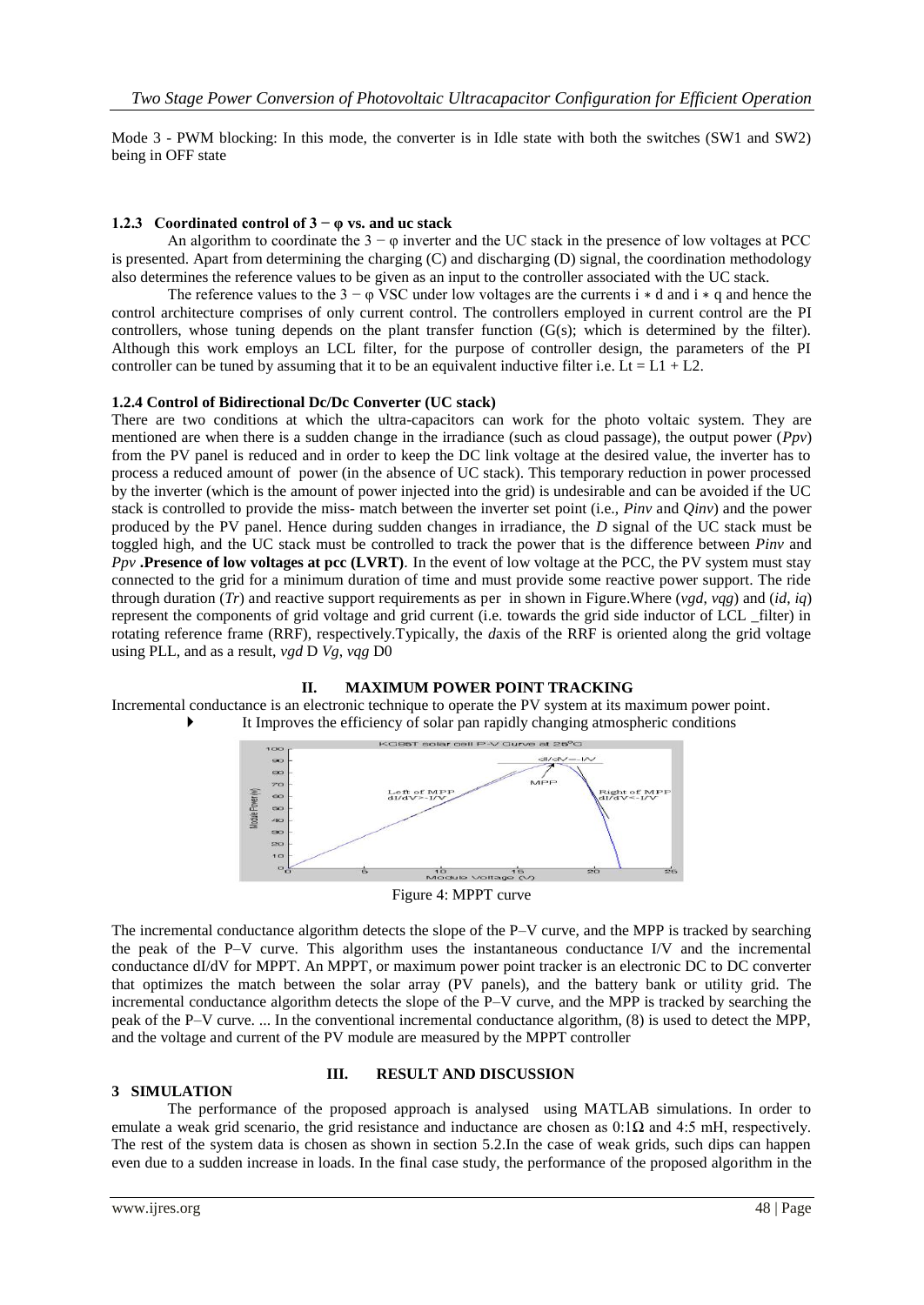presence of voltage dips of severe magnitude is analyzed. For this purpose, a  $3 - \varphi$  fault with a fault impedance of  $zf = 4 \Omega$  is created at the PCC of PV system 1.

The simulation diagram of the PV system along with an ultracapacitor is shown below. Here a sine wave of 1000 amplitude is given as the irradiance and temperature is given as a constant say 25



Figure 5: MATLAB modeling of PV moduleFigure 6:Irradiance signal

#### **3.2 Modelling Of the Block Diagram**

.

The modelling of the block diagram is done in the MATLAB and the step by step procedures are as follows:To a PV array, a constant sin wave of irradiance equal to  $(1000 \text{wb/m}^2)$  is given (shown in the figure figure:4.3.1.1)and the value of tempature constant is selected as 25

 Then the output of the Pv panel is connected to a boost converter. The function of the boost converter is to increase the voltage level to a higher value and the value of the resister is selected as (1e-4) and the capacitance as (100e-6).In the output section of the boost converter, an IGBT and a diode is connected in series and it makes a shunt connection with a capacitor. The value of snubber resistance is 500 ohms and the snubber capacitance is (250e-9) farad. Snubber circuits are essential for diodes used in switching circuits. It can save a diode from overvoltage spikes, which may arise during the reverse recovery process. A very common snubber circuit for a power diode consists of a capacitor and a resistor connected in parallel with the diode

 The output of the boost converter will give dc bus voltage and a voltage measurement block is connected across it. At the same time the Ultra capacitor is connected across the dc bus. Ultracapacitor is a combination of several capacitors either in series or in parallel.A **supercapacitor** (**SC**), also called an **ultracapacitor**, is a high-capacity [capacitor](https://en.wikipedia.org/wiki/Capacitor) with a capacitance value much higher than other capacitors, but with lower voltage limits, that bridges the gap between [electrolytic capacitors](https://en.wikipedia.org/wiki/Electrolytic_capacitor) and [rechargeable batteries.](https://en.wikipedia.org/wiki/Rechargeable_battery) It typically stores 10 to 100 times more [energy per unit volume or mass](https://en.wikipedia.org/wiki/Specific_energy) than electrolytic capacitors, can accept and deliver charge much faster than batteries, and tolerates many more [charge and discharge](https://en.wikipedia.org/wiki/Charge_and_discharge_cycle)  [cycles](https://en.wikipedia.org/wiki/Charge_and_discharge_cycle) than [rechargeable batteries.](https://en.wikipedia.org/wiki/Rechargeable_battery)

 Since a capacitor blocks dc voltage and hence we cannot connect a ultra capacitor with dc bus .So we need to design an equivalent circuit of Ultra capacitor stack in which one resistance is connected in series with UC (ESR) and other one is connected in parallel with UC (EPR).The value of ESR is taken as 100 ohms and EPR is 50 ohms. Up to this point dc side will be ready and now we have to model the ac side.The sizing of the ultracapacitor stack depends on (a) the desired power level (i.e., the power level required as a backup for the PV system), (b) the typical duration of discharge and (c) the minimum allowable discharge voltage of the ultracapacitor stack. Given the discharge power (P0), duration of discharge (1t) and rated voltage across the UC stack (Vuc,n),The output from the UC stack is then given to the input side of three phase voltage source inverter .The values of snubber resistance is selected as according to the design. The voltage and current measurement can be done by using voltage measurement loops. After the conversion of dc to ac, it is given to a filter in order to reduce the ripples.To both converter and inverter, pwm pulses are required and pwm generators are implemented in the design section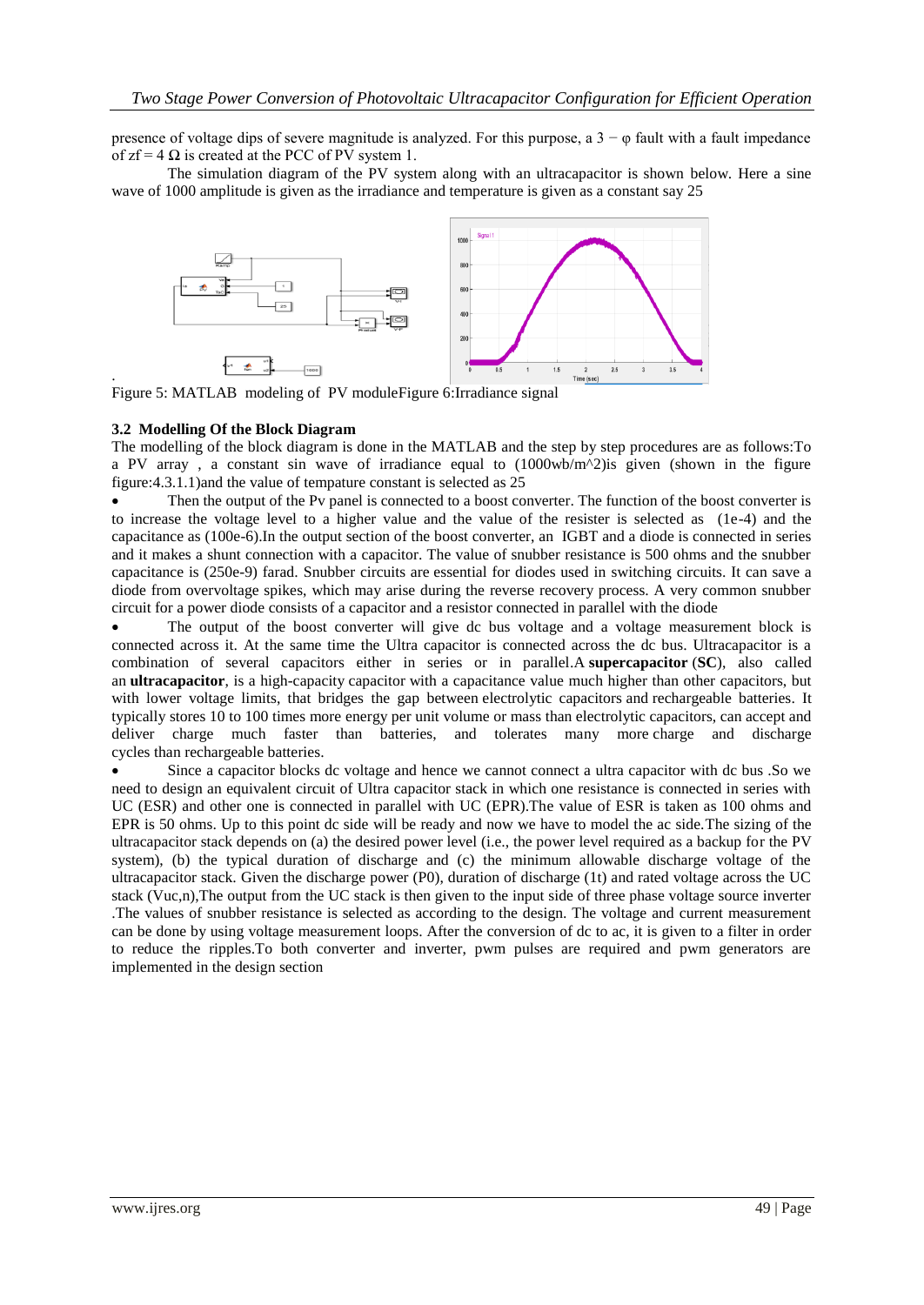

Figure 7: MATLAB modeling of Block diagramFigure 8: Controlling Schemes

### **3.3 Implementation of Controlling Circuits in to the System**

A well working control system is needed for the efficient working of the overall system. There are three PI(Proportional & Integral ) controllers are needed.The first controller is needed for the proper biasing of the dc bus voltage. In order to get a ripple free output at the ac side, the dc bus voltage should be constant. A reference voltage of 800 v is taken and it is made to compare with the dc bus voltage. Whenever the dc bus voltage is less than the reference value, the controller will set the reference value as the output and it will be given as an input signal to the inverter. The second PI controller is needed for comparing the two currents id and id ref of the dc bus voltage and the last controller controls the iq component. All the three PI controllers are connected with the saturation block.The output waveforms can be studied with the help of a scope.Here 8 inputs are given to the scope and different output waveforms are verified.





## **IV. SIMULATION ALGORITHM**

The simulation algorithm for the simulation of converter and inverter is given below.The values assigned to the different variables are given in the table 4.4.2.1

 $Ts = 10e-6$ ; % sampling time  $P = 50e3$ ; %Rated power  $U = 380$ ; % inverter phase2phase voltage  $f = 50$ ; % grid frequency  $fsw = 5e-3$ ; % switching frequency of inverter Lf= $((0.1*U^2)/(2*pi*f*(p/3)))$ ;%design of boost converter  $Vmpp = 406;$  $V_bus_ref = 800;$ Vin = Vmpp; %input voltage of boost converter Vo = V\_bus\_ref; %output voltage of boost converter fsw\_boost = 5e3; %switching frequency of boost converter  $D = 1-(Vin/Vo);$ L bound =  $((1-D)^2)^*D^*(V_0^2)/(2^*fsw \text{ boost*p});$ L boost =  $10*L$  bound; C\_boost\_min =  $(D*P)/(0.01*Vo^2*fsw-boost);$  $C_{\text{boost}} = 1000e-6;$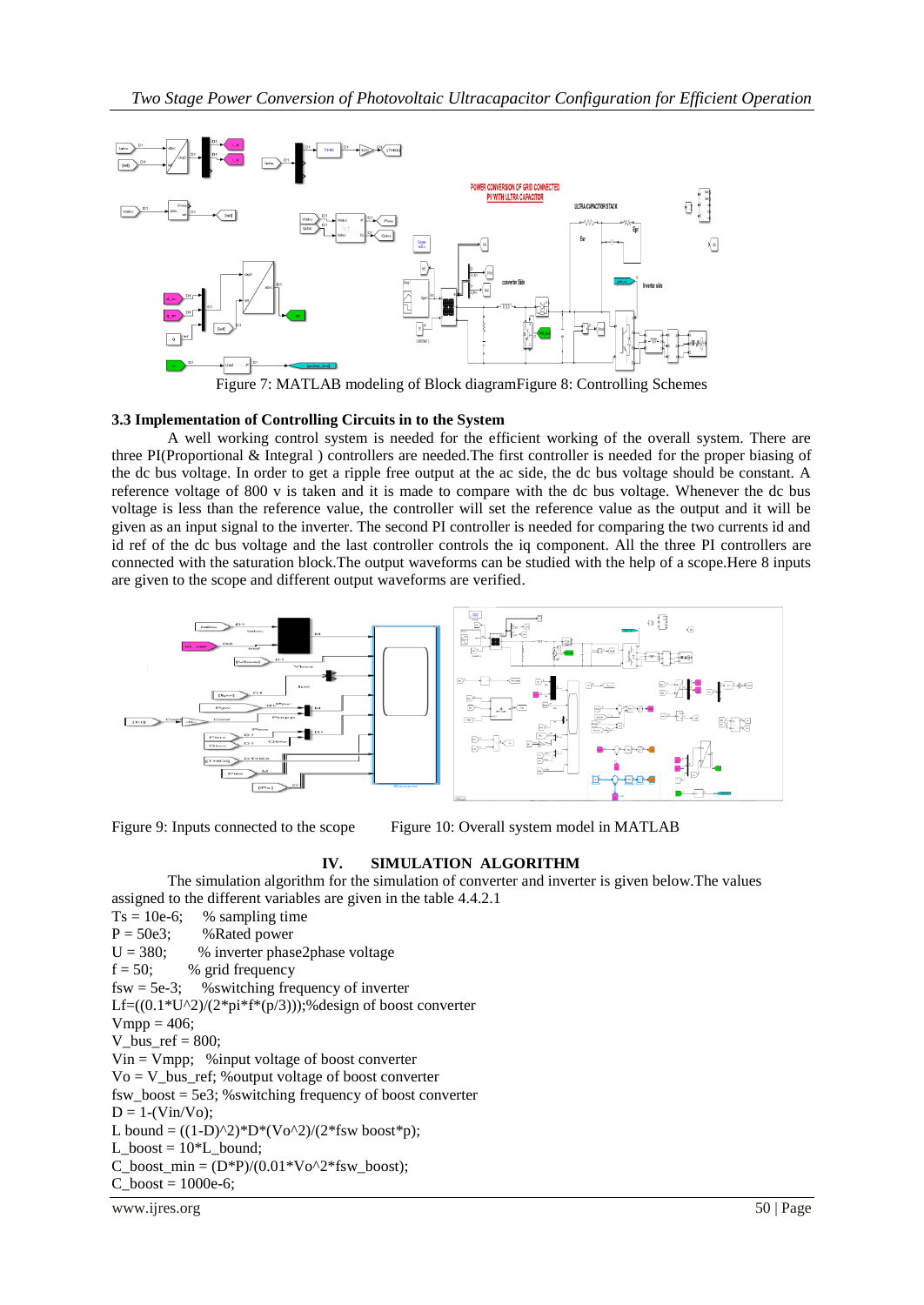#### **V. SIMULATION RESULTS**

The performance of the proposed algorithm is presented for a scenario where there is a sudden change in solar irradiation due to cloud passage. The solar irradiance is presumed to fall to 50%, and the duration of this fall is presumed to be around 4:5 s (within the typical duration range reported . The output power from the PV panel during this period (dip starting at 0:3 s) is shown in Fig.11.In the absence of UC stack, the power processed by the  $3 - \varphi$  VSC is same as that of the PV power (as shown in Fig.13 and with the grid being weak, this sudden dip in irradiance causes the voltage at PCC to drop below 0.95 p.u. (as shown in Fig. 14 As shown in Fig 15, for the operating condition under study, the UC stack is pumping the additional power which is the mismatch between the inverter set point and the power output from PV array. The additional power injected by the UC stack can help in improving the voltage at PCC as shown in Fig.13.On the other hand, by utilizing an UC based energy storage and controlling it by using the proposed algorithm, the power reduction due to dip in irradiance can be compensated using the UC stack. As shown in Fig.15, for the operating condition under study, the UC stack is pumping the additional power which is the mismatch between the inverter set point and the power output from PV array. The additional power injected by the UC stack can help in improving the voltage at PCC as shown in Fig. 4.1.6. The voltage across the UC stack and the current through the inductor are shown in Fig.16 and Fig. 17 respectively. At the beginning of the discharge period, the voltage across the UC stack is at its rated value of 700 V. UC stack starts discharging the voltage across the UC stack falls and as a result, the duty ratio of the converter also varies which results in an increase in inductor current (as shown in Figure)



Figure 11:PV output without the proposed configuration



Figure 14: Current curve of PV Figure 15: Gain of PV panel